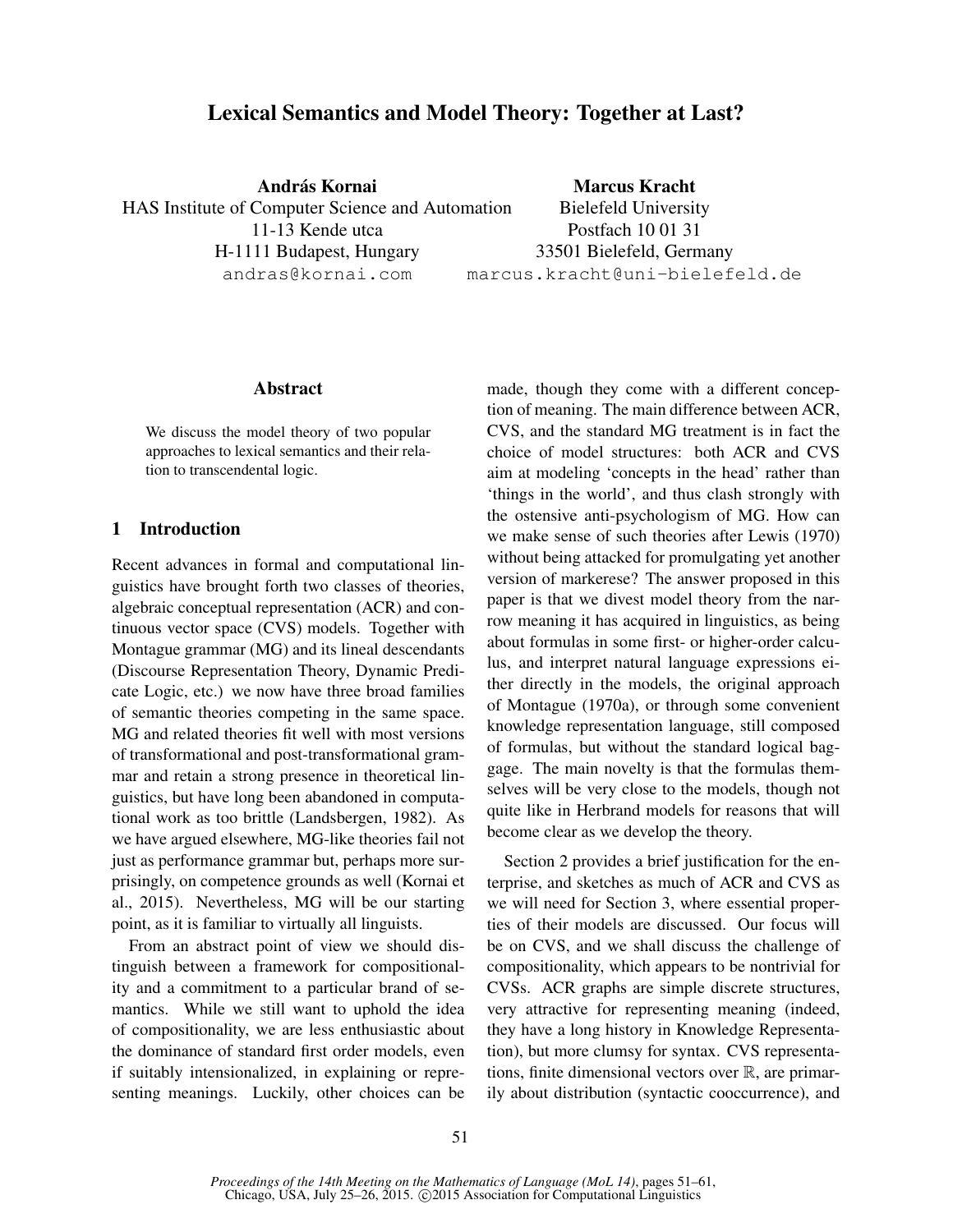meaning, especially the linear structures that encode analogy such as *king:queen = man:woman* will arise in them chiefly as a result of probabilistic regularities (Arora et al., 2015). We take the view that CVS models 'concepts in the head' and to understand how these can be similar across speakers we need to invoke 'concepts in the world' as described by ACR. Section 4 discusses the challenge posed by changing to mentalist semantics. If meanings are in the head, we are losing, or so it appears, the objectivity of meanings. However, we think that this is not so. Instead, our working hypothesis of this paper is what we call 'One Reality': meanings describe a common reality so that anything that is true of the world must be compatible with anything else that is true. The section explores some immediate consequences of this hypothesis. We close with some speculative remarks in Section 5.

### 2 Out with the old, in with the new

Classical MG (Montague, 1970b; Montague, 1973) provides a translation from expressions of natural language into (higher order) predicate logic. Predicate logic itself is just a technical device, a language, to represent the actual meanings, which are thought to reside in models. Thus, already at the inception, formal semantics differentiated two kinds of "semantics": the abstract level, consisting of linguistic objects (here: expressions of simple type theory), and the concrete level, represented by a model. In what is to follow we shall investigate the effects of making two changes. One is to replace the simple type theory by radically different kinds of semantics, and the second to uphold the idea that the semantics is not just about some model, but about reality, and as such cannot be arbitrarily fixed.

Let us briefly recall how a Montague-style semantics looks like. Following (Kracht, 2011), a grammar consists of a finite signature  $(F, \Omega)$  of function symbols  $(\Omega : F \to \mathbb{N}$  assigns an arity to the symbols), together with an interpretation that interprets each function symbol f as an  $\Omega(f)$ -ary function on the space of signs, (see also Hodges 2001). Further down we shall meet only two kinds of functions: constants, where  $\Omega(f) = 0$ , representing the lexicon, and binary functions  $(\Omega(f) = 2)$ , representing syntax proper.) We may take as signs either pairs  $(w, m)$ , where w is a word over the alphabet and  $m$  its meaning; or we may take them as triples  $(w, c, m)$ , where c is an additional component, the *category* (Kracht, 2003). In the best of all cases, the action of  $f$  on the signs is independent in each of the components. The independence of the string action from the meanings is exactly Chomsky's famous principle of the *autonomy of syntax* while the independence of the meaning action from the words is the principle of *compositionality*. If these are granted, each function symbol  $f$  then gives rise to a *pair* of functions  $(f^{\varepsilon}, f^{\mu})$ , where  $f^{\varepsilon}$  is an  $\Omega(f)$ -ary function on strings and  $f^{\mu}$  an  $\Omega(f)$ -ary function on meanings. Further, given any constant term  $t$  over this signature, "unfolding" (the homomorphic operation denoted by  $\triangleq$ ) it into a sign means

 $(f(t_1, t_2))$ <sup> $\bullet$ </sup> =  $(f^{\varepsilon}(t_1^{\bullet}, t_2^{\bullet}), f^{\mu}(t_1^{\bullet}, f_2^{\bullet}))$ and for 0-ary f, simply  $f^{\spadesuit}() = (f^{\varepsilon}(), f^{\mu})).$  Omitting obvious brackets this is simply  $f^{\spadesuit} = (f^{\varepsilon}, f^{\mu})$ . A constant therefore is defined by its two components, the string  $(f^{\varepsilon})$  and the meaning  $(f^{\mu})$ .

Effectively, we can now view not only the terms as elements of an algebra (called the *term algebra*), but also the strings together with the functions  $f^{\varepsilon}$  $(f \in F)$ , and the meanings together with the functions  $f^{\mu}$  ( $f \in F$ ). Expressions and meanings thus become algebras, and there are then two homomorphisms from the algebra of terms: one to the algebra of strings and another to the algebra of meanings. Both algebras may have additional functions, of course. This will play a role in the case of CVS models which have the structure of a vector space, whose natural operations enter into the definition of the functions.

When we say 'out with the old' we will not dwell much on the inadequacies of the standard MG treatment, except to summarize some of the well known issues. Technical inadequacies, ranging from narrow issues of proposing invalid readings and missing valid ones to more far-reaching problems as provided e.g. by hyperintensionals (Pollard, 2008) are not viewed as fatal – to the contrary, these provide the impetus for further developments. A more general, systemic issue however is the chronic *lack of coverage*. The problem is not so much that the pioneering examples from *Every man loves a woman such that she loves him* to *John seeks a unicorn*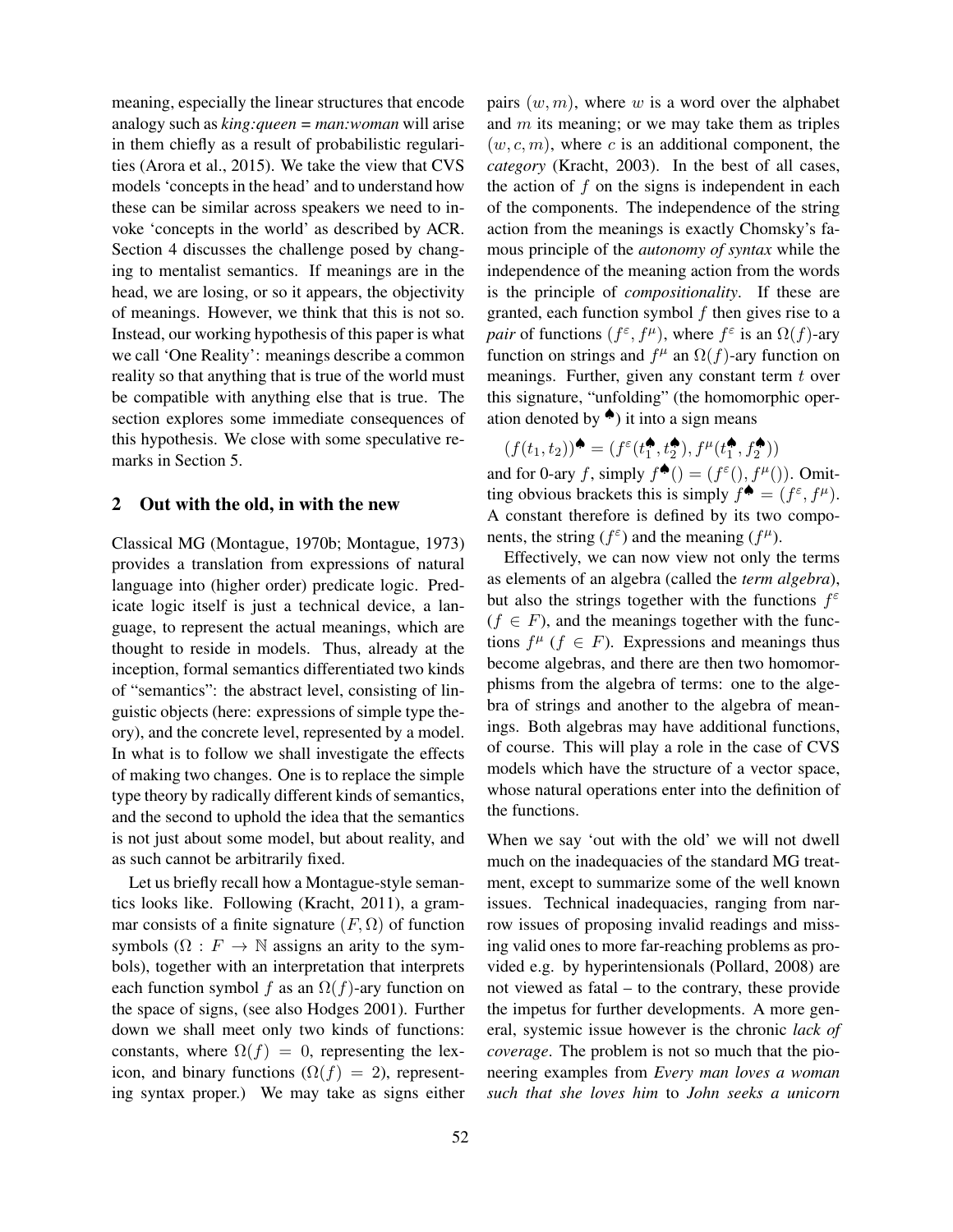*and Mary seeks it* could hardly be regarded examples of ordinary language as the alarming lack of progress in this regard – forty years have passed, and best of breed implementations such as CatLog (Morrill, 2011) and grammar fragments such as Jacobson (2014) still cover only a few dozen constructions. An equally deep, and perhaps even more critical, problem is the continuing disregard for *information*. No matter how we look at it, well over 80% of the information carried by sentences comes from the lexicon, with only 10-15% coming from compositional structure (Kornai, 2010). By putting lexical semantics front and center, we will address both these issues.

One of the biggest challenges for MG is the disambiguation. In the standard picture, readings correspond to parse terms. Thus, a string  $w$  has as many readings as there are parse terms t such that  $t^{\epsilon} = w$ . Unfortunately, scholars in the MG tradition have spent little effort on building grammatical models of natural language that could serve as a starting point of disambiguation in the sense Montague urged, and the disambiguation in terms of parse terms is more a promissory note than an actual algorithm. This is particularly clear as we come to effects of *contextuality*, restated from Frege by Janssen (2001) as follows: 'Never ask for the meaning of a word in isolation, but only in the context of a sentence'.

In other words, what a particular word means in a sentence can be determined only by looking at the context, since the context selects a particular reading. The standard MG picture handles lexical ambiguity by invoking separate lexical entries (that is, 0-ary function symbols) for each sense a word may have, e.g. for *pen*<sub>1</sub> 'writing instrument' and *pen*<sub>2</sub> 'enclosed area for children or cattle'. When we say *The box is in the pen* we clearly have  $pen_2$  in mind, and when we say *The pen is in the box* it is *pen*<sub>1</sub>. Strict adherence to MG orthodoxy demands that we bite the bullet and claim that the false readings are actually wonderful to have, since a smaller playpen could really be delivered in a box, and even for a large cattle pen an artist like Christo could always come by and box up the entire thing. Yet somehow the claim rings false, both from a cognitive standpoint, since the odd readings do not even enter our mind when we hear the sentence unless we are specifically primed, and from the computational standpoint, since it is common knowledge (at least since Bar-Hillel (1960) where the box/pen example originates) that the bulk of the effort e.g. in machine translation is to disambiguate the word meanings. According to Bar-Hillel, the average English word is 3-way ambiguous, so a sentence of length 15 will require over 14 million disambiguated options. However much our computational resources have grown since 1960, and they have actually grown more than 14 million-fold, this is still unrealistic.

Another part of the theory that remained, for the past forty years, largely unspecified, is the mapping g that would *ground* elements of the mathematical model structure in reality (as opposed to the 'valuation' that is built into the model structure). For a mathematical theory, such as the theory of groups, there is no need for  $g$  as such in that there are no groups "in the world". All objects in mathematics that have group structure (e.g. the symmetries of some geometrical figure) can be built directly from sets (since a symmetry is a function, and functions are sets), so restricting attention to model structures that are sets is entirely sufficient for doing mathematics. Here we must give some thought to what we consider 'ground truth', a notion that is already problematic for proper names without referents such as *Zeus*.

The abstract structure outlined above does not require the meanings to be anything in particular. All that is required is that we come up with an algebra of meanings into which the terms can be mapped so that certain equations, the meaning postulates, come out true. Our exercise consists therefore in throwing out the old semantics and bringing in the new, here CVS and ACR, and see where this leads us. When we say 'in with the new' this is something of an exaggeration – both ACR and CVS theories go back to the late 1960s and early 1970s, and are thus as old as MG, except both suffered a long hiatus during the 'AI Winter'. Algebraic conceptual representation (ACR) begins with Quillian (1969) and Schank (1972), who put the emphasis on associations (graph edges) between concepts (graph nodes). Quillian only used one kind of (directed) edge, while Schank used several – the ensuing proliferation of link types is famously criticized in Woods (1975). For a summary of the early work see Findler (1979), for modern treatments see Sowa (2000), Banarescu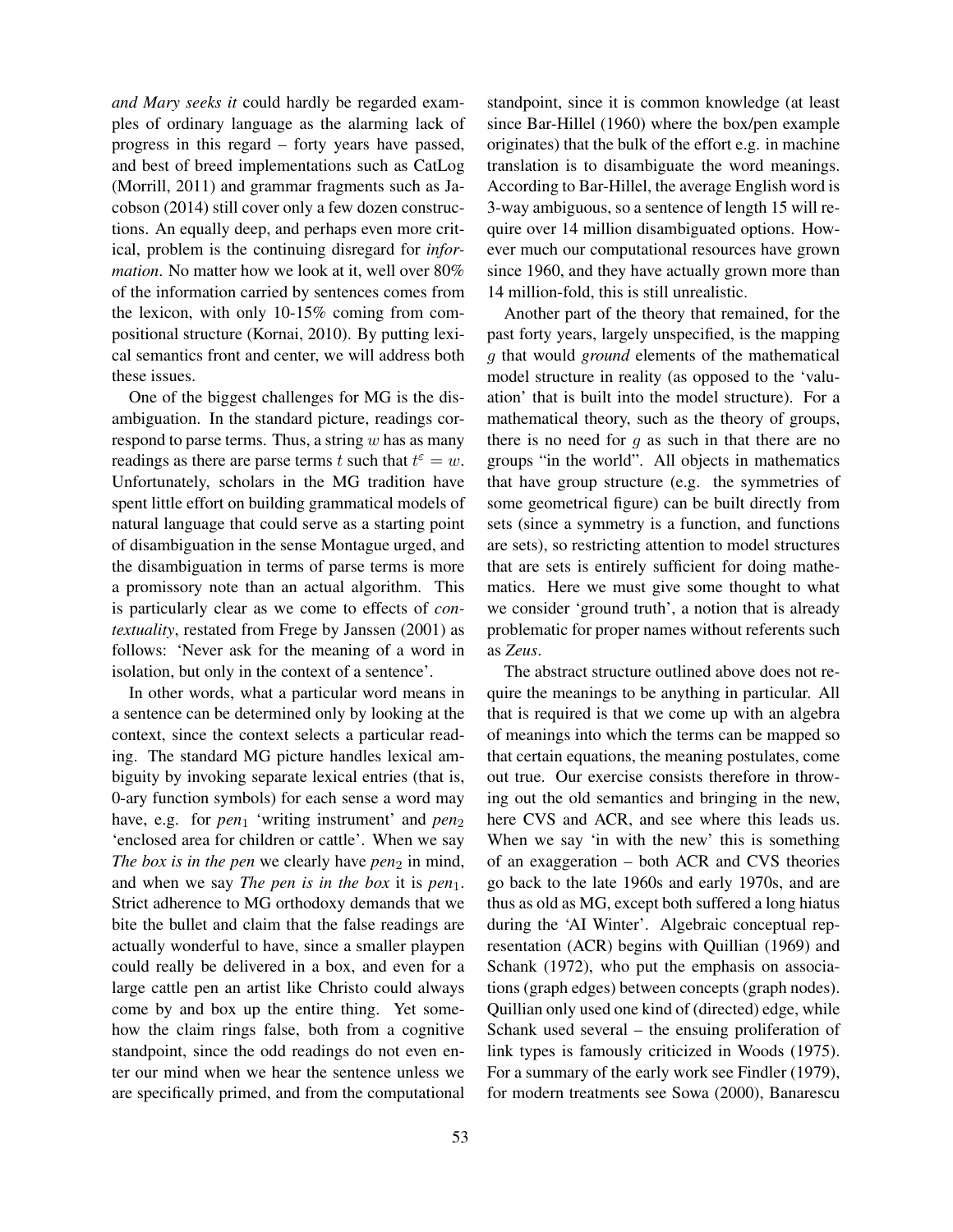et al. (2013).

Continuous vector space (CVS) representation was first developed by (Osgood et al., 1975), whose interest is also with association between concepts, which they directly measured by asking informants to rate the strength of the association on a 7-point scale. From such data, Osgood and his coworkers proceeded by data reduction via principal component analysis (PCA), obtaining vectors that were viewed as directions in semantic space. In the modern version, which has taken computational linguistics by storm in the past five years, the associations are mined from cooccurrence data in large corpora (Schütze, 1993), but data reduction by PCA or similar techniques is still a central part of establishing the mapping from the vocabulary V to  $\mathbb{R}^n$ .

Importantly, both ACR and CVS are essentially type free. They assume that the representation of the whole utterance is not any different from the representation of the constituents, down to the lexical entries: in ACR every meaning is a graph, and in CVS a vector. As said above, there are two types of function symbols. Those of arity 0 constitute the *conceptual dictionary*. The remaining function symbols are of arity 2. On the string side they are interpreted as concatenation, giving rise to a CFG. For ACR, the meanings of the parts are combined by ordinary substitution operations, graph rewriting and adjunction. For CVS, several combination operations have been proposed, including vector addition (Mitchell and Lapata, 2008), coordinatewise (weighted) multiplication (Dinu and Lapata, 2010), function application (Coecke et al., 2010) and substitution into recurrent neural nets (Socher et al., 2013). For a summary, see Baroni (2013). Here we will use  $\otimes$  to denote any composition operation, as tensorial products have long been suggested in this area (Smolensky, 1990).

A key point is that ⊗ itself may be parametrized, more similar to the 'type-driven' versions of MG (Klein and Sag, 1985) than to the classic variant which has a single composition operation, function application. Berkeley Construction Grammar (CxG, see Goldberg 1995) has long urged a full theory of constructional meanings, and Kracht (2011) makes clear that languages must employ many, many simple constructions, if as above compositionality and autonomy of syntax are assumed.

## 3 The structure of CVS and ACR model structures

Recall that the functions  $f^{\varepsilon}$  and  $f^{\mu}$  ( $f \in F$ ) impose an algebraic structure both on the set of exponents and the set of meanings, respectively. There may be additional structure on the meanings, which we may take advantage of. For example, if meanings are vectors, we additionally have scalar multiplication and addition, which can be used in calculations, but which also have their own semantic relevance. Indeed, it has been observed by Mikolov et al. (2013) that in an analogy  $a : b = c : d$  we can calculate  $v_d$ approximately as  $v_a - v_b + v_c$ . Or, what is the same, we expect  $v_a - v_b = v_c - v_d$ .

The currently best performing Context Vector Grammar (CVG, see Socher et al. 2013) uses what looks like a single binary function ⊗, however it is parametrized by part of speech. CVGs work on ordered pairs  $(\vec{v}, X)$  where  $\vec{v}$  contributes the semantics, and  $X$  is some part of speech category (including nonterminals such as NP). In our notation  $(\vec{v}, X)$  combines with  $(\vec{w}, Y)$  by two square matrices  $L_{XY}$ ,  $R_{XY}$  and a bias  $b_{XY}$  that depend on X and Y (but not on  $\vec{v}$  or  $\vec{w}$ ) to yield  $\vec{v} \otimes \vec{w}$  =  $tanh(L\vec{v} + R\vec{w} + b)$  (dropping the parts of speech) where the squishing function tanh is applied coordinatewise.

Since tanh is strictly monotonic, we have  $x = y$ iff  $tanh(x) = tanh(y)$ , so the last step of squishing can be ignored in the kind of equational deduction that we will deal with. As an example, consider the gram3-comparative task. It is an accident of English that comparative is sometimes denoted by the suffix *-er* and sometimes by the prefix *more* written as a separate word. Ideally, the semantics should support equations such as

$$
b\vec{ig} \otimes \vec{er} - n\vec{ice} \otimes \vec{er} = b\vec{ig} - n\vec{ice} \qquad (1)
$$

or, equivalently,

$$
\tanh(Lb\vec{i}g + Re\vec{r} + \vec{b}) - \tanh(Ln\vec{i}ce + Re\vec{r} + \vec{b}) = b\vec{i}g - n\vec{i}ce
$$

In reality both the matrix and the vector coefficients are small enough for  $tanh(x) = x$  to be a reasonable approximation, so we have

$$
Lb\vec{i}g - Ln\vec{i}ce = b\vec{i}g - n\vec{i}ce
$$
 (2)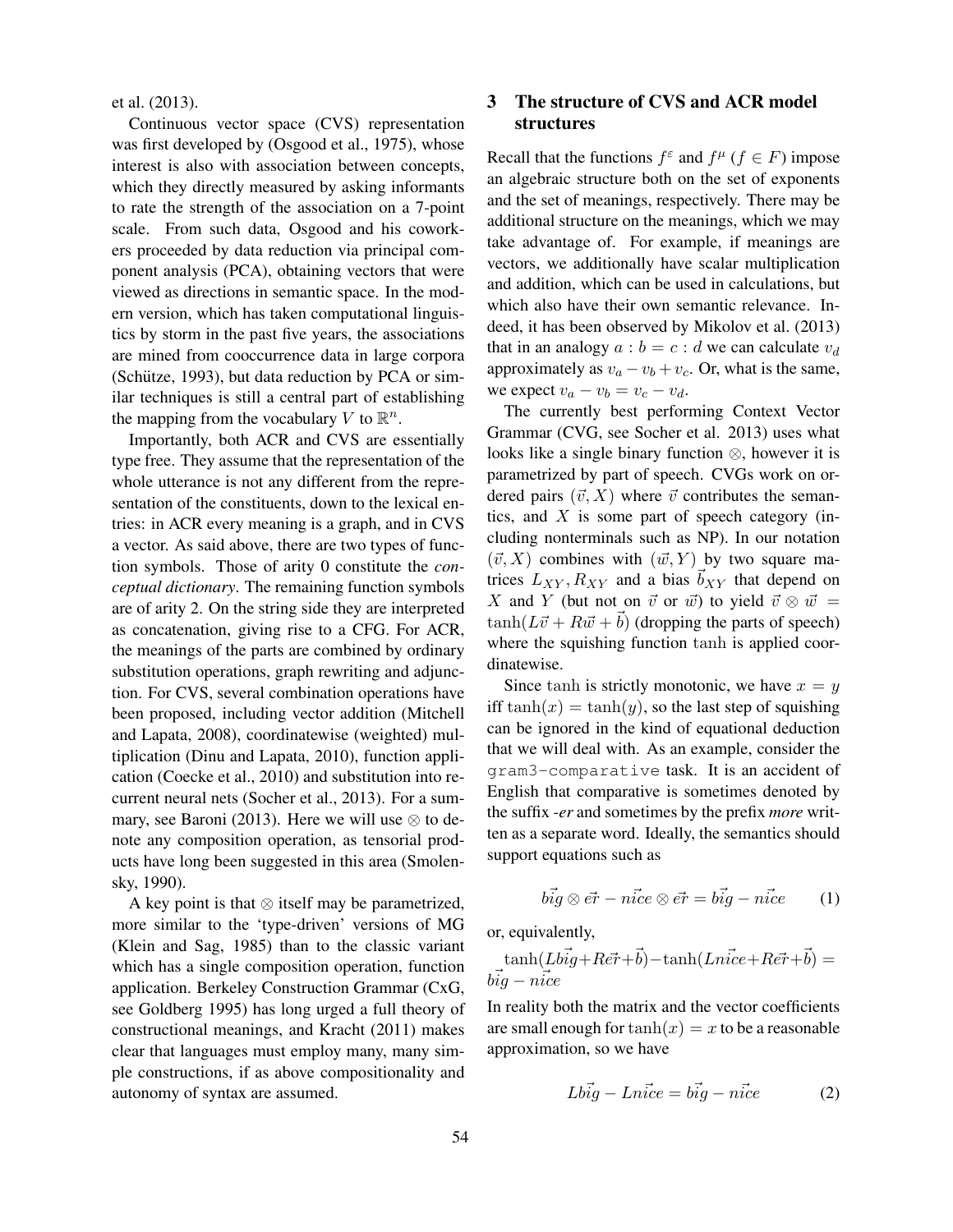or, what is the same,  $(L - I)(b\vec{y} - \vec{u}c\vec{e}) = 0$  not just for *big* and *nice* but for every pair of adjective vectors  $\vec{u}, \vec{v}$ . This is possible only if  $\langle A \rangle$ , the subspace generated by the adjectives, is contained in  $Ker(L - I)$ . Since L does not even need to be defined outside  $\langle A \rangle$ , and must coincide with I within  $\langle A \rangle$ , the simplest assumption is  $L = I$  everywhere. Now,  $R$  and  $b$  are fixed for the comparative task, so  $Re \vec{r} + b$  is some constant vector  $\vec{c}$  on  $\langle A \rangle$ , so that we finally get

$$
\forall \vec{x} \in \langle A \rangle : \vec{x} \otimes \vec{er} = \vec{x} + \vec{c} \tag{3}
$$

and obviously if (3) holds the analogical requirement in (1) is satisfied. The same argument can be made (with different constant  $\vec{c}$ ) for every derivational and inflexional suffix such as the *-ly* of the gram1-adjective-to-adverb or the *-ing* of the gram5-present-participle Google task. Further, the same must hold for every case where a fixed formative is used to derive a higher constituent, such as PP[from] from a base NP and a prefix *from*, or NP from a base N and the prefix *the*. Remarkably, just as PP[from] can differ from PP[by] only by a fixed offset, the difference between the constant for *from* and that for *by*, NP[every] and NP[some] can also differ only in a fixed offset irrespective of what the base N was.

This shows how analogies can help in identifying the functions for certain derivations. However, more can be achieved. Consider the case of two synonymous expressions  $e$  and  $e'$ . Retracing their respective parses, assuming that the result vectors are the same we derive further constraints. Consider *the mayor's hat* and *the hat of the mayor* which should get the same vector assigned compositionally through two different routes. If  $\vec{m}$  and  $\vec{h}$  are the vectors for *mayor* and *hat*, we have some  $\vec{m} + \vec{c_1}$  for *the mayor* and  $\vec{h} + \vec{c_1}$  for *the hat*. If the *'s* possessive construction is defined by matrices  $L_1, R_1$  and bias  $\vec{b_1}$ , and the *of*-possessive by  $L_2, R_2, \vec{b_2}$ , the fact that these mean the same will be expressed, again ignoring the squishing, by

$$
L_1(\vec{m} + \vec{c_1}) + R_1\vec{h} + \vec{b_1}
$$
  
=  $L_2(\vec{h} + \vec{c_1}) + R_2(\vec{m} + \vec{c_1}) + \vec{b_2}$  (4)

By collecting like terms together, this means

$$
(L_1 - R_2)\vec{m} + (R_1 - L_2)\vec{h} + \vec{c_4} = \vec{0}
$$
 (5)

for some constant  $\vec{c_4}$  and for all noun vectors  $\vec{m}, \vec{h}$ . This of course requires  $L_1 = R_2, L_2 = R_1$  and  $\vec{c_4} = 0$ , meaning that the two constructions differ only in the order they take the possessor and possessed arguments. Also, if instead of *((the hat) of (the mayor))* we had chosen the structure *(the (hat of (the mayor)))* the matrices would be the same.

To summarize, all productive derivational and inflectional processes will have the output differ from the input by some constant  $\vec{c}$  that depends only on the construction in question, and the same goes for all 'syntactic' processes such as forming a PP or NP whose output differs from its input only by the addition of some fixed grammatical formative, including the formation of modal verb complexes (*must go, will eat, . . .*) by a fixed auxiliary. Note that such processes crosslinguistically often end up in the morphology, cf. Romanian *-ul* 'the' or Hungarian *-val/vel* 'with'.

An important consequence of what we said so far is that the effects of fixed formatives, be they attached morphologically or by a supporting clitic or full word, are commutative. This explains how even closely related languages like Finnish and Hungarian can have different conventional suffix orders (e.g. between case endings and possessive endings), as it takes no effort to rejigger the semantics with a change of inflection order. Also, a good number of bracketing paradoxes (Williams, 1981; Spencer, 1988) simply disappear: in light of commutative semantics brackets are not at all called for, and the 'paradox' is simply a by-product of an overly detailed (context free) descriptive technique.

The less productive a process, the less compelling the argument we made above, since it depends on some identity holding not just for a handful of vectors but for an entire subspace generated by the part of speech class of the input. For example the morphologically still perceptible relatedness of latinate prefixes and stems (Aronoff, 1976) as in *commit, remit, permit, submit, compel, repel, impel, confer, refer, infer, ...* will hardly allow for computing separate vectors for *con-, re-, . . .* on the one hand and *pel, mit, sume, fer, ceive, . . .* on the other as we have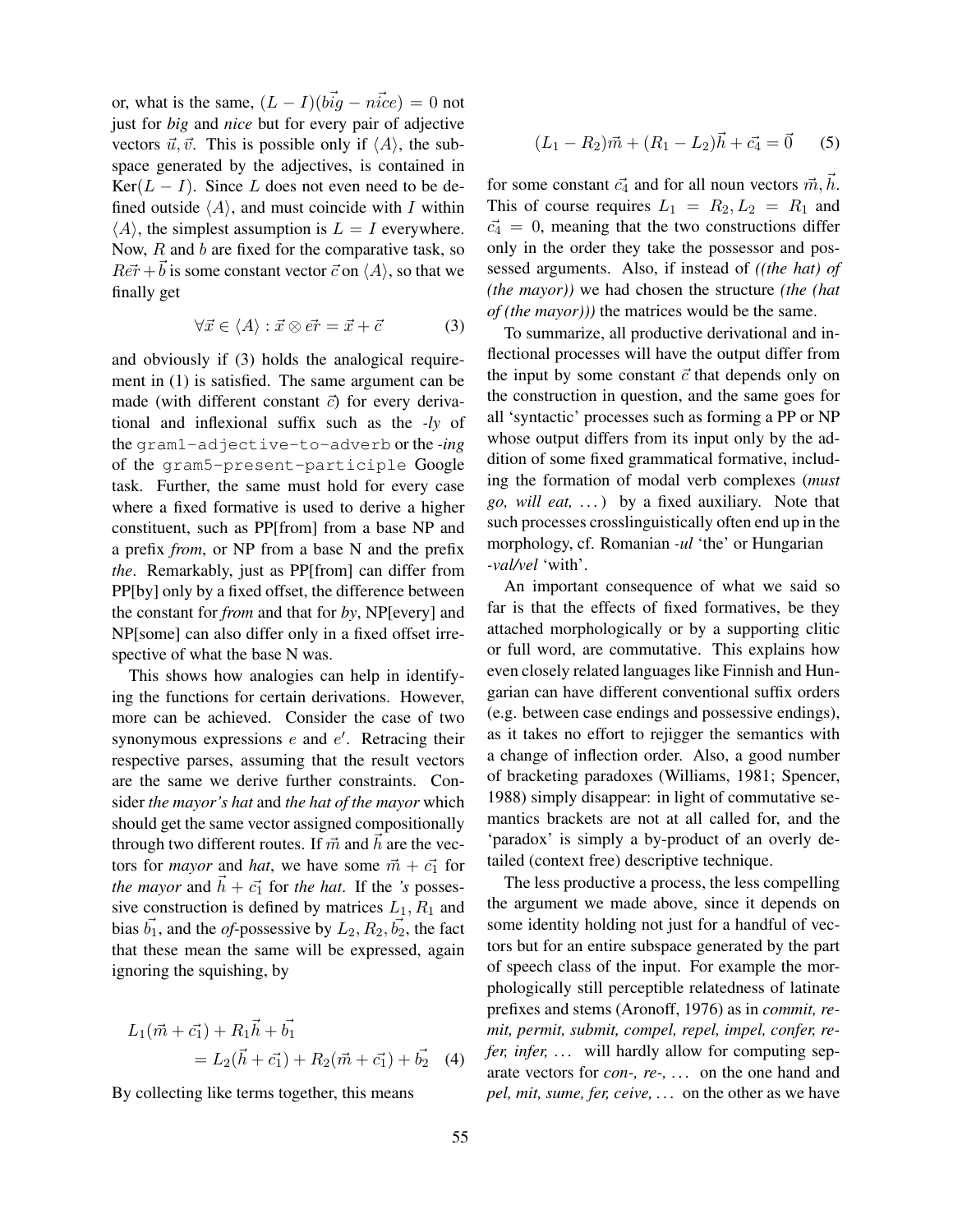too many unknowns for too few equations. Or consider *bath:bathe, sheath:sheathe, wreath:wreathe, teeth:teethe, safe:save, strife:strive, thief:thieve, grief:grieve, half:halve, shelf:shelve, serf:serve, advice:advise, . . .* where the relationship between the noun and the verb is quite transparent, yet the set on which the rule applies is almost lost among the much larger set of nouns that can be 'verbed' by zero affixation or stress shift alone.

This is not to say that suppletive forms, such as found in irregular plurals or strong verbs are outside the scope of our finding, for clearly if plural formation is the addition of a single fixed  $\vec{c}$ in all regular cases, horses = horse +  $\vec{c}$ , we must also have  $\overrightarrow{ox} = \overrightarrow{ox} + \overrightarrow{c}$  since the analogy *horse:horses=ox:oxen* is intact. But given their paucity, derivational forms may still be sensitive to order of affixation, so that something like the Mirror Principle (Baker, 1985) may still make sense.

Looking at the 882 L and R matrices (25 by 25 dimensions) in the CVG instance available as part of the Stanford Dependency Parser, we note that over half (55% for  $L$ , 53% for R) of the variance in this set is explained by the first 25 eigenmatrices, so the structure is likely considerably simpler than the full CVG model allows for. We tested this hypothesis by grammars  $CVG^{(k)}$  constructed from the Socher et al. (2013) CVG<sup>(882)</sup> by replacing all 882 L and  $R$  matrices by approximations based on the first  $k$ eigenmatrices (middle column of Table 1). The case  $k = 1$  corresponds to the earlier RNN (Socher et al., 2011) with a single global  $\otimes$ , and gets only 81.0% on the WSJ task. As we increase the number of coefficients kept, we obtain results closer and closer to the original CVG<sup>(882)</sup>: at  $k = 100$  we are already within 1% of the full result.

| k.  | $\overline{p}$ no $\overline{I}$ | <i>I</i> first |
|-----|----------------------------------|----------------|
| 1   | 81.02                            |                |
| 5   | 82.85                            | 84.59          |
| 25  | 86.88                            | 89.32          |
| 50  | 88.50                            | 90.07          |
| 100 | 89.47                            | 90.24          |
| 200 | 90.08                            | 90.32          |
| 882 | 90.36                            | 90.36          |



As Socher et al. (2013) already observe, the diagonal

of the  $L$  (resp.  $R$ ) matrix is dominant for left- (resp. right-)headed endocentric constructions, so we also experimented with keeping only  $k - 1$  of the eigenmatrices and replacing the  $k$ th by  $I$  before finding the best approximations (right column of Table 1). With this choice of basis, the phenomenon is even more marked: it is sufficient to keep the top 24 (plus the coefficient for  $I$ ) to get within 1% of the original result.

By limiting  $k$  we can limit the actual information content of ⊗, which would otherwise grow quadratically in d. Given that the 882 matrix pairs were already abstracted on the basis of sizeable corpora (63m words from the Reuters newswire, see Turian et al. 2010), direct numerical investigation of the 882 ⊗ operators to detect this simpler structure faces stability issues. In fact, it is next to impossible to guess, based strictly on an inspection of the eigenmatrices, that replacing the least one by  $I$  would be advantageous – for this we need to have a more model-based strategy, to which we now turn.

We speak about distributions in two main senses: discrete (class-level) and continuous (item-level). The distinction is reflected in the notation of generative grammar as between preterminals and terminals, and in the practice of language modeling as between states and emissions of Hidden Markov Models (HMMs). In generative grammar, the class-level distribution is typically conceived of in 0-1 terms: either a string of preterminals is part of the language or it is not – weighted grammars that make finer distinctions only became popular in the 1980s, decades after the original work on constituency (Wells, 1947; Harris, 1951; Chomsky, 1957). The standard (unweighted) grammar already captures significant generalizations such that A+N (adjective followed by noun) is very likely in English, while N+A is more likely in French. However, as (Harris, 1951) already notes,

All elements in a language can be grouped into classes whose relative occurrence can be stated exactly. However, for the occurrence of a particular member of one class relative to a particular member of another class, it would be necessary to speak in terms of probability, based on the frequency of that occurrence in a sample.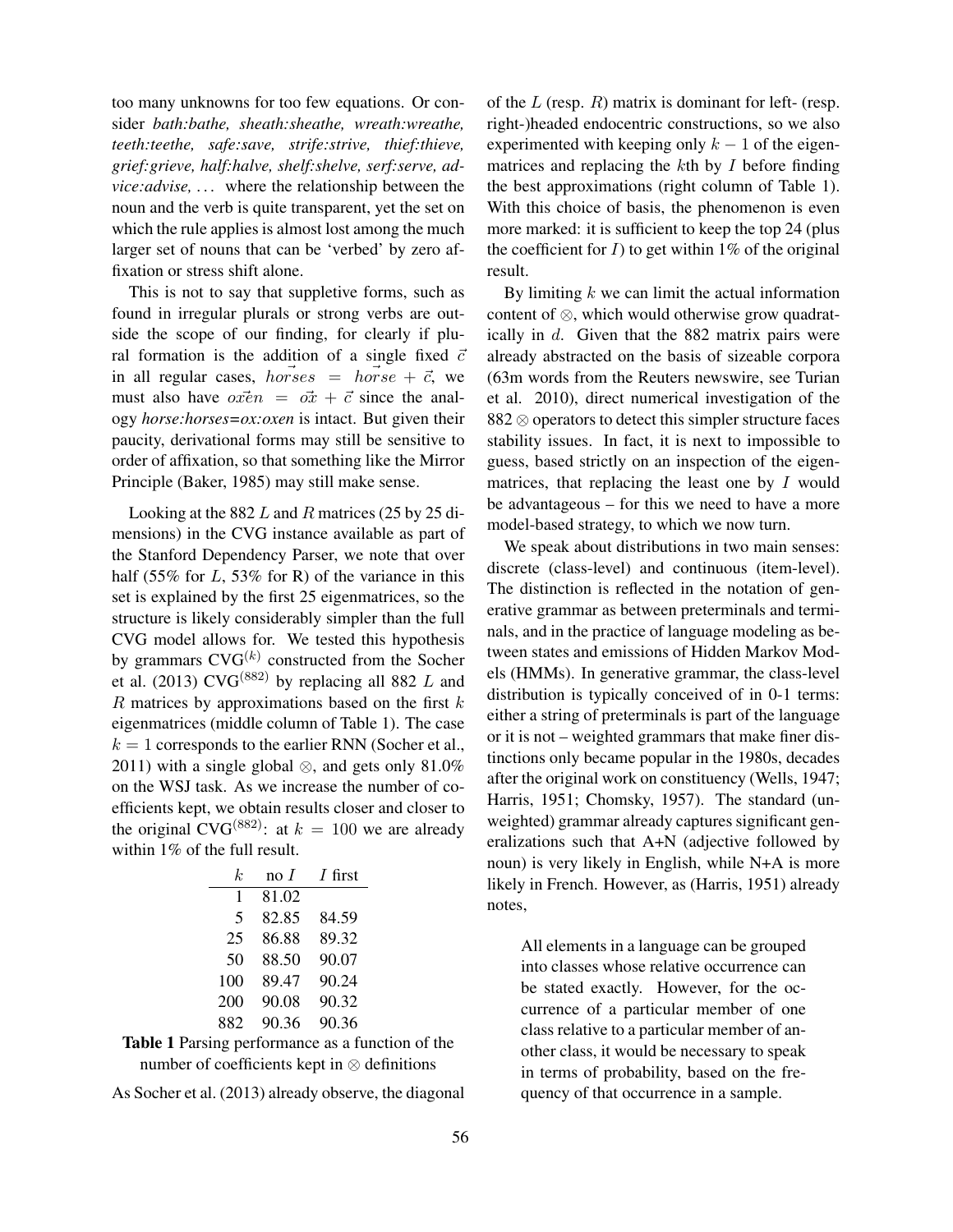Retrofitting generative rules such as  $N \rightarrow AN$ achieves very little, in that it is not clear which adjective will go with which noun. As (Kornai, 2011) noted, HMM transition probabilities tend to stay in a relatively narrow range of  $10^{-4} - 10^{-1}$  (the low values typically coming from smoothing) while emissions can span 8-9 orders of magnitude – this is precisely why n-gram HMMs remain a viable alternative to PCFGs to this day. CVS models capture a great deal of the distributional nuances because the vectors encode not just an estimate of unigram probabilities

$$
\log(p(w)) = \frac{1}{2d} ||\vec{w}||^2 - \log Z \pm o(1) \qquad (6)
$$

but also a cooccurrence estimate

$$
\log p(w, w') = \frac{1}{2d} ||\vec{w} + \vec{w'}||^2 - 2\log Z \pm o(1) \tag{7}
$$

for some fixed  $Z$  (Arora et al., 2015). For unigrams, the GloVe dictionary (Pennington et al., 2014) actually shows a Pearson correlation of 0.393 with the Google 1T frequencies and 0.395 with the BNC. While these are not bad numbers, (especially considering that G1T and BNC only correlate to 0.882), clearly a lot more need to be done before (7) becomes realistic. Table 2 shows some frequent, rare, and nonexistent A+N combinations together with their Google 1T frequency; the right-hand side of eq. (7); the scalar product of the GloVe word vectors; and their cosine angles.

| A-N pair          | freq | $(6)$ rhs |       | $\cos$ |
|-------------------|------|-----------|-------|--------|
| popular series    | 95k  | $-3.153$  | 13.95 | 0.39   |
| popular guidance  | 127  | $-3.158$  | 2.80  | 0.08   |
| popular extent    | 0    | $-3.175$  | 6.78  | 0.23   |
| rapid development | 299k | $-3.137$  | 20.40 | 0.50   |
| rapid place       | 182  | $-3.165$  | 7.88  | 0.25   |
| rapid percent     | 0    | $-3.115$  | 11.30 | 0.24   |
| private student   | 134k | $-3.121$  | 16.79 | 0.37   |
| rare student      | 989  | $-3.133$  | 5.30  | 0.13   |
| cold student      | 0    | $-3.121$  | 4.58  | 0.10   |
|                   |      |           |       |        |

Table 2 Cooccurrence predictors for frequent, rare, and nonexistent adjective+noun combinations

Evidently, GloVe captures a great deal of the distribution, clearly ranking the frequent above the rare/nonexistent both in unnormalized (scalar product) and normalized (cosine) terms, while (7) largely obscures this. All of these predictors fare badly when it comes to comparing rare to nonexistent forms. (Of course Google 1T 'nonexistence' only means 'below the cutoff' but here this is as good as nonexistence since such pairs don't participate in the training.) It is reasonable to conclude that embeddings model the high- to mid-range of the distribution quite well, but fail on very rare data, which call for a corrective term in the Arora et al. estimate in Eq. (7).

Remarkably, word similarity measures based on definitional similarity do nearly as well on semantic world similarity tasks as those based on distributions (Recski and  $\angle$ Acs, 2015). These definitions, common to ACR models, manifest no distributional similarity between definiendum and definiens, compare *rascal* to *a child who behaves badly but whom you still like*. Yet when we compare *rascal* to *imp* 'a child who behaves badly, but in a way that is funny' the similarity becomes evident: both *rascal* and *imp* are defined as 'children behaving badly'. There are many idiosyncratic traits to these words, for example both *little rascal* and *little imp* are plausible, but *??old imp* is not, even though *old rascal* is. More often than not, these differences in distribution have to do with accidents of history rather than any semantic difference to speak of – this is especially clear on the case of exact synonyms like *twelve* and *dozen*.

Here we simply assume that observable distribution is the result of two factors: pure syntax, as expressed by the system of lexical (part of speech) categories such as N, and their projections such as NP, and pure semantics, expressed by their conceptual representations. The manner these two factors combine is not transparent, we hope to address the issue in a follow-on paper.

### 4 One Reality

Let us return to the question posed above concerning 'real' meanings: the challenge is not so much to encode meanings into some clever abstract language but to actually account for their successful use in conversation. If we believe in a common reality about which we talk to each other, meanings have to have a property that allows them to be merged in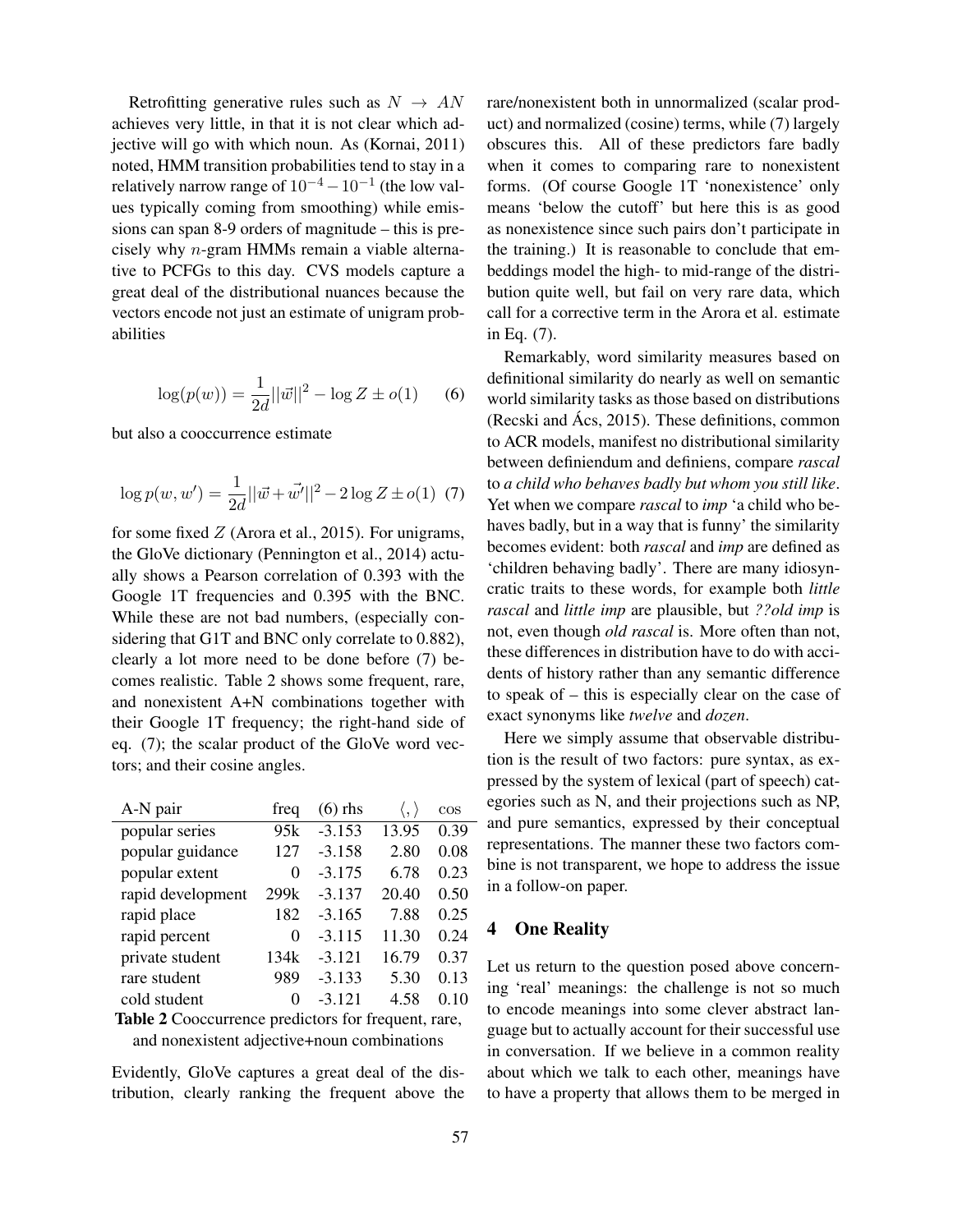a particular way: anything that is true of the world must be compatible with anything else that is true. Yet, reality is not given to us in one fell swoop but rather needs to be explored. Despite the fact that we think of the one real model as the justification of our way of talking, we can only hypostatise its existence and take it from there. The constructed models of reality must form a family of models each approaching the single one. This can be explored in two ways. One way is to insist that any language – even an abstract one – is already equipped with a realist interpretation, and that leads to what is known as Robinson Consistency and the so-called Joint Embedding Property. The second approach considers only the constructed models as given and constructs reality out of them. This leads us to inverse systems of models, or dually, direct systems of algebras.

The models of choice, we argue here, are ACR representations, in essence graphs with colored edges. Some additional markup may be necessary on the nodes (to govern the loci of substitution/adjunction operations) and some additional constraints (in particular limiting out-degrees) may hold, but on the whole such structures are well understood. CVS models may stand in various relations to one another, in a manner far more complex than the alternative relations familiar from Kripkestyle models. For example, embeddings  $I_p$  and  $I_q$ created from the same raw data by PCA but keeping a different number of dimensions  $p < q$  are in an *extension of* relation which we can state directly on the corresponding models as  $\mathcal{M}_p < \mathcal{M}_q$  where  $\lt$ means 'can be embedded in'.

In ACR, there are many cases when one model structure can be embedded in the other, central among these being the case of the smaller structure simply containing fewer *existents*than the larger one. (The term 'existent' is a bit awkward, but helps to avoid non-Meinongian ontological commitments: in a model whose base elements are graphs or vectors corresponding to *mountain* and *gold*,  $I(gold)$  ⊗  $I(mountain)$  is an 'existent'.) Moreover, if  $K, L$ are isomorphic substructures of  $M$ , the isomorphy between  $K$  and  $L$  can be extended to an automorphism of  $M$ , making model structures *homogeneous* in the sense of Fraïssé (1954).

For the graph structures to actually be *models* they must satisfy certain requirements. The requirements are sine qua non because the models are models of something, namely, in first approximation, external reality. If models are about external reality then it follows that there can be only one. As such however it is not to be found in anyone's head. Instead, we picture the acquisition of the model structure as a process that walks through a number of smaller model structures, expanding them as new information comes in. The process of expansion by necessity produces substructures of one bigger structure. Thus, the classes of model structures must satisfy what is known as the *amalgamation property* that for each  $K, \mathcal{L}, \mathcal{M}$  where we have k and l embeddings of  $M$  into K and L respectively, we have some N and embeddings  $k'$  and  $l'$  of  $K$  and  $\mathcal L$  into  $\mathcal N$  such that the following diagram commutes:



On the logical side we expect a joint consistency in the spirit of Robinson' theorem: if  $T_1$  and  $T_2$  are two theories such that the intersection is consistent and there is no formula  $\varphi$  such that  $T_1 \vdash \varphi$  while  $T_2 \vdash \neg \varphi$ , then  $T_1 \cup T_2$  is consistent. Assuming that the world is consistent, we expect this behaviour. Let U be the intersection of  $T_1$  and  $T_2$ . Suppose our database is  $U$ . Then after some steps of learning we may end up in  $T_1$  or in  $T_2$ . However, both states cannot be in conflict by deriving one of them a formula and the other its negation. So, they are jointly consistent.

This property makes perfect sense for lexical entries, where extending a model  $M$  with new entries to build K or L can be amalgamated to produce N. What this means, in naive terms, is that the lexicon harbors no contradictions. To see that this is already a non-empty requirement, consider the lexical entry for *cancer* which will, under the ACR theory, contain an IS\_A link to *incurable*. When (hopefully soon) a cure is found, this means that the lexical entry itself will have to be revised, just as gay marriage forced the revision of 'between a man and a woman'. More significant are the contradictory cases, for in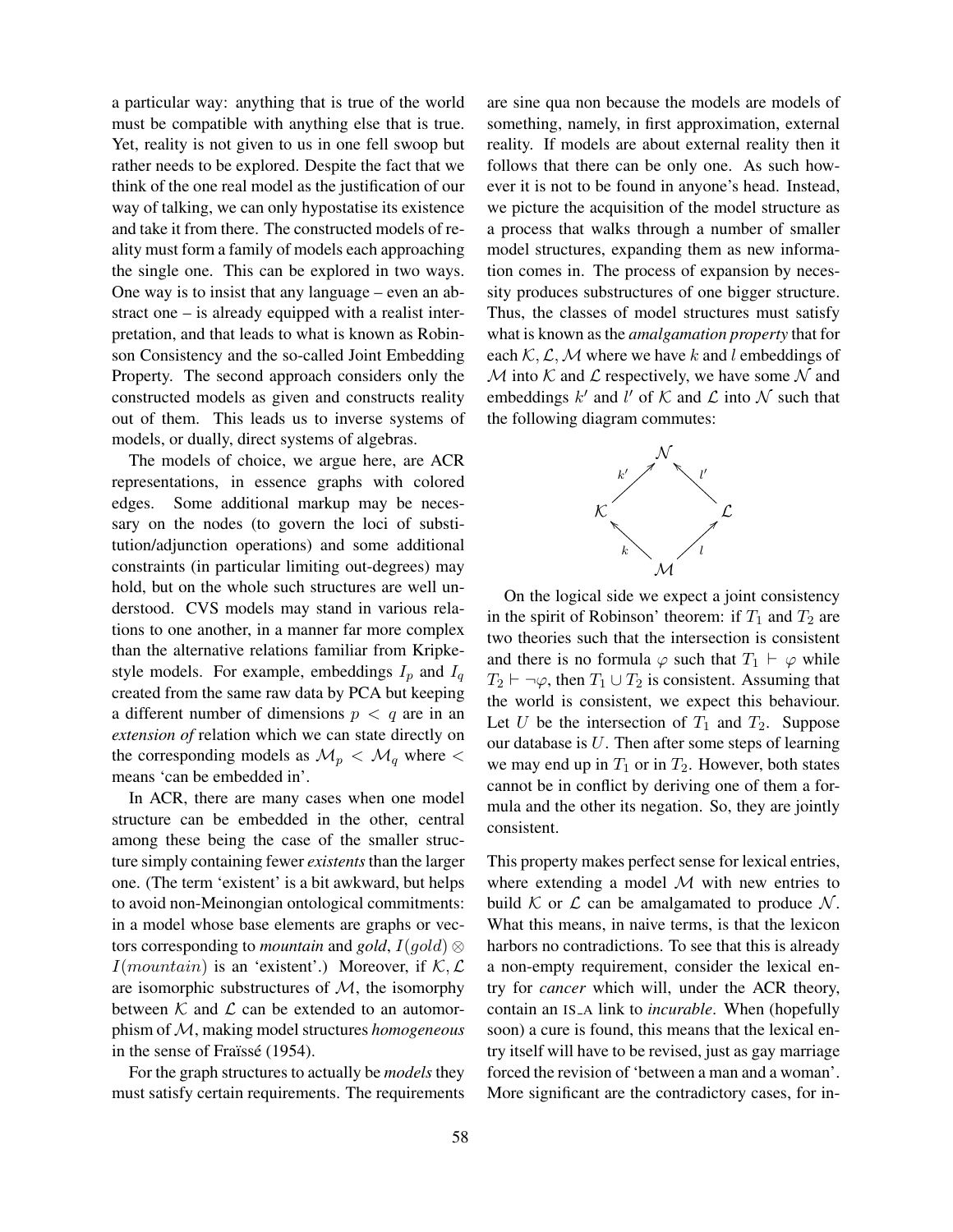stance when in one extension we learn that Colonel Mustard killed Mr. Boddy, and in another we learn that Professor Plum did. Admitting model structures that harbor internal contradictions (as in paraconsistent logic) clashes with the use of a single model; an alternative that suggests itself is to allow for much richer embeddings, e.g. ones that contain propositional attitude clauses: Miss Scarlet believes that Colonel Mustard killed Mr. Boddy, while Mrs. Peacock believes it's Professor Plum.

As the last example shows, there is an additional complicating factor at play. Even if we assume the model to be a model of a single reality, this grounding model may vary from person to person as in the 'lifelong' DRT of (Alberti, 2000). Communication may reveal that this is the case, but the remedy is not simple. Differences may arise about facts of the matter as well as over meanings, hence they may concern either the grounding model itself ('reality') or the map  $q$  that grounds the meanings (Kracht, 2011). Thus, the fact that language is shared among a group of individuals in and of itself calls for a different approach in model theory. This must be left for another occasion, however.

If we believe in a single and unique model structure, we will assume that any model we build must be embeddable into the one existing model. Thus, we must have the *joint embedding property* (JEP) for the family of 'candidate' models of reality. This property requires that for any two models  $K, \mathcal{L}$  the existence of an  $\mathcal N$  in which both can be embedded. Such a consistency requirement must be made if we insist that all semantics is about a single external reality.

However, suppose the real model is unknown, even unknowable. Then, if we want to understand what it means to talk about real objects appeal to external reality is futile if all we have is appearances. This is where Kant saw the need of a logic he called *transcendental*. The transcendental object is so to speak the limit of approximation made by our inquiry. It is our construction of reality, which rationalises our previous models as being about *something*. In this connection it is rather interesting to note the proposal by Achourioti and van Lambalgen (2011) concerning the transcendental logic. The authors propose that what Kant had actually in mind was what is nowadays called an *inverse system*. This is a family of models  $\mathcal{M}_s$  indexed by a poset  $(S, \le)$  such that for all  $s, t$  there is r such that  $s, t \leq r$ , together with maps  $h_{st}$ :  $\mathcal{M}_s \rightarrow \mathcal{M}_t$  for  $s \geq t$  satisfying  $h_{tr} \circ h_{st} = h_{sr}$ . Even if there is no unique model structure, the system of model structures itself is *objective* in Kant's sense (that is *about an object*) if it has the structure of an inverse system; and the transcendental object itself can somehow be imagined as a member of the inverse limit of that system. What is interesting to note is that the formulae for which the transition from the inverse system to the inverse limit is what is known as *geometrical formulae*, having the form  $\forall \overline{x}(\varphi(\overline{x}) \to \exists \overline{y} \theta(\overline{x}, \overline{y}))$ .

### 5 Conclusions

As usual, model theory does not solve many outstanding problems, but brings a great deal of much needed clarity in organizing the minor variants one could conceive of. As long as we stay with a purely deductive apparatus, we have to figure out whether natural deduction, Beth tableaux, Hilbert systems, sequent calculi, or some new combination of the above is what we use, and this inevitably gets mixed up with other design choices we have within the ACR/CVS world. (Also, for reasons shrouded in the mists of history, proof theory somehow has a very bad reputation within linguistics.)

This paper has taken the first, rather tentative steps towards understanding the structure of the new model structures. We have seen that operations of inflectional morphology, whether realized by actual inflection or by function words, amount to a shift by a constant vector. Second, we have seen that data can be pooled across semantically equivalent but syntactically different constructions such as the *of* and *'s* possessives. Third, we have seen that the numerical limitations of the current model make it impossible to explore the low frequency tail of the distribution where many phenomena of great linguistic interest, such as causativization and other forms of predicate decomposition, are to be found. Even so, our results in Table 1 make clear that the actual complexity of construction operations is considerably less than the POS-pair assumption built into CVGs would suggest.

The use of existents provides, for the first time we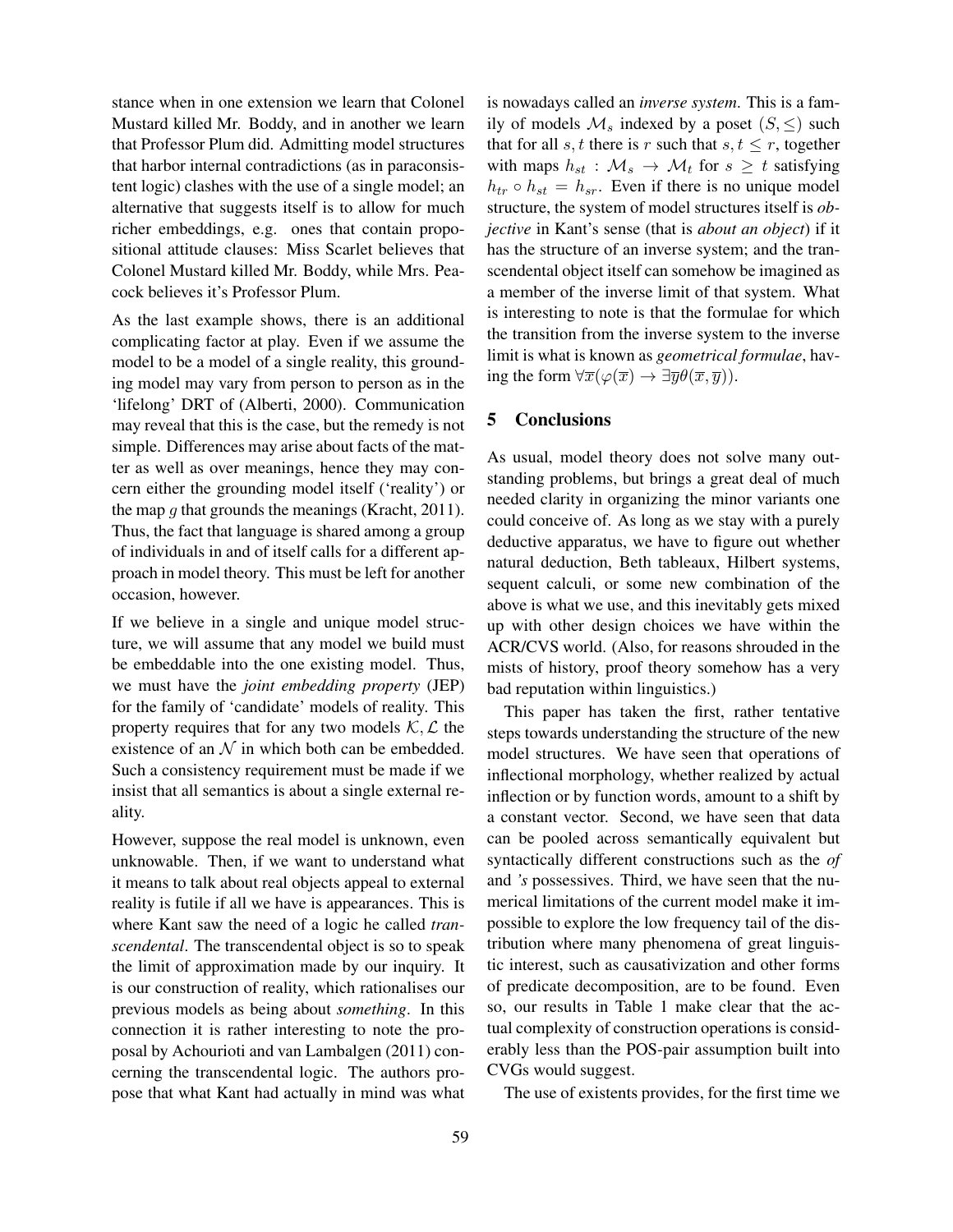believe, a reasonable framework to approach both standard and Meinongian ontology on equal footing. This is not to say that one has to be committed to some higher plane of ideal existence where the entirety of Meinong's Jungle is present, to the contrary, all one needs is a notion of finitely generated models, and a compositional semantics that is willing to interpret  $a \otimes b$  based on the interpretation of a and b. Similarly, the key property of Fraïssé homogeneity is the one at stake in the entire philosophical debate surrounding *inverted qualia* (see Byrne (2014) for a summary). What is clear is that automorphisms mapping one synonym on another can be extended to automorphisms of the whole lexicon, but from here on one may take several paths depending on one's philosophical predilections.

Many questions remain open, and perhaps more importantly, many questions can be meaningfully asked for the first time. The traditional riddle of *class meanings* (how nouns designate 'things', adjectives 'qualities', and verbs 'actions') is now amenable to empirical work relating the vectors of pronouns, proadjectives and other pro-forms to the center of gravity of  $\langle N \rangle$ ,  $\langle A \rangle$ , .... On the pure semantics side, we may begin to see how, by finite mechanism, humans are capable of infinite comprehension, learning of (transcendental) objects.

### Acknowledgments

We thank Gabor Recski (HAS Research Institute for ´ Linguistics) for performing the PCA on the  $\otimes$  operators of the Socher et al. (2013) CVG.

#### References

- Gábor Alberti. 2000. Lifelong discourse representation structure. *Gothenburg Papers in Computational Linguistics*.
- Mark Aronoff. 1976. *Word Formation in Generative Grammar*. MIT Press.
- Sanjeev Arora, Yuanzhi Li, Yingyu Liang, Tengyu Ma, and Andrej Risteski. 2015. Random walks on context spaces: Towards an explanation of the mysteries of semantic word embeddings. *arXiv:1502.03520v1*.
- Mark Baker. 1985. *Incorporation: a theory of grammatical function changing*. MIT.
- Laura Banarescu, Claire Bonial, Shu Cai, Madalina Georgescu, Kira Griffitt, Ulf Hermjakob, Kevin Knight, Philipp Koehn, Martha Palmer, and Nathan

Schneider. 2013. Abstract meaning representation for sembanking. In *Proceedings of the 7th Linguistic Annotation Workshop and Interoperability with Discourse*, pages 178–186, Sofia, Bulgaria, August. Association for Computational Linguistics.

- Yehoshua Bar-Hillel. 1960. A demonstration of the nonfeasibility of fully automatic high quality translation. In *The present status of automatic translation of languages*, volume Advances in Computers I, pages 158– 163.
- Marco Baroni. 2013. Composition in distributional semantics. *Language and Linguistics Compass*, 7(10):511–522.
- Alex Byrne. 2014. Inverted qualia. In Edward N. Zalta, editor, *The Stanford Encyclopedia of Philosophy*. Summer 2014 edition.
- Noam Chomsky. 1957. *Syntactic Structures*. Mouton, The Hague.
- Bob Coecke, Mehrnoosh Sadrzadeh, and Stephen Clark. 2010. Mathematical foundations for a compositional distributional model of meaning. *arXiv:1003.4394v1*.
- Georgiana Dinu and Mirella Lapata. 2010. Measuring distributional similarity in context. pages 1162–1172.
- Nicholas V. Findler, editor. 1979. *Associative Networks: Representation and Use of Knowledge by Computers*. Academic Press.
- Roland Fraïssé. 1954. Sur l'extension aux relations de quelques propriétés des ordres. Ann. Sci. Ecole Norm. *Sup*, 71:361–388.
- Adele E. Goldberg. 1995. *Constructions: A Construction Grammar Approach to Argument Structure*. University of Chicago Press.
- Zellig Harris. 1951. *Methods in Structural Linguistics*. University of Chicago Press.
- Wilfrid Hodges. 2001. Formal features of compositionality. *Journal of Logic, Language and Information*, 10:7–28.
- Pauline Jacobson. 2014. *Compositional Semantics*. Oxford University Press.
- T.M.V. Janssen. 2001. Frege, contextuality and compositionality. *Journal of Logic, Language and Information*, 10(1):115–136.
- Ewan Klein and Ivan Sag. 1985. Type-driven translation. *Linguistics and Philosophy*, 8:163–201.
- András Kornai, Judit Ács, Márton Makrai, Dávid Nemeskey, Katalin Pajkossy, and Gábor Recski. 2015. Competence in lexical semantics. To appear in Proc. \*SEM-2015.
- András Kornai. 2010. The algebra of lexical semantics. In Christian Ebert, Gerhard Jäger, and Jens Michaelis, editors, *Proceedings of the 11th Mathematics of Language Workshop*, LNAI 6149, pages 174– 199. Springer.